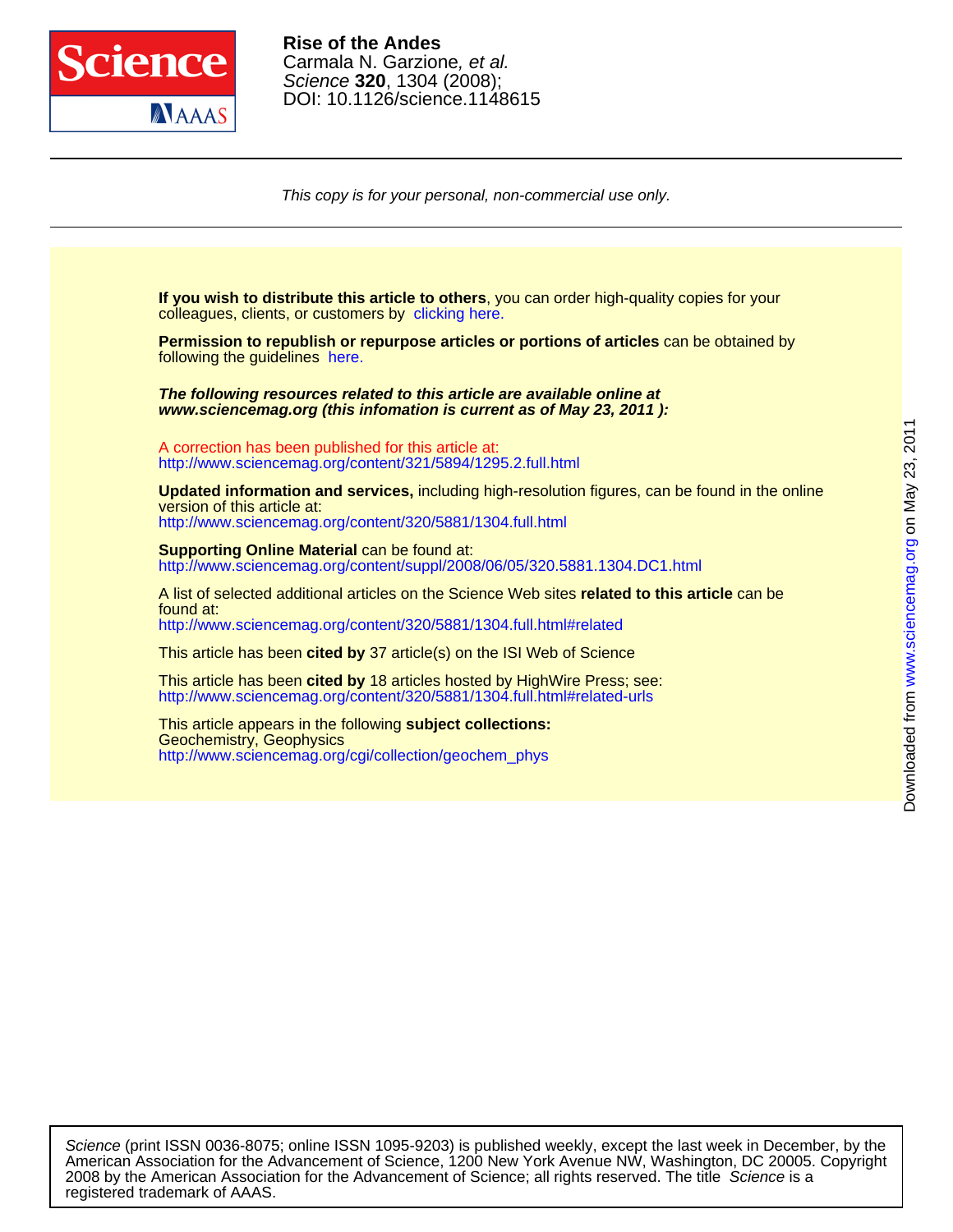# CORRECTED 5 SEPTEMBER 2008; SEE LAST PAGE

# Rise of the Andes

Carmala N. Garzione, $^{1*}$  Gregory D. Hoke, $^{1}$  Julie C. Libarkin, $^{2}$  Saunia Withers, $^{3}$ Bruce MacFadden,<sup>4</sup> John Eiler,<sup>5</sup> Prosenjit Ghosh,<sup>6</sup> Andreas Mulch<sup>7</sup>

The surface uplift of mountain belts is generally assumed to reflect progressive shortening and crustal thickening, leading to their gradual rise. Recent studies of the Andes indicate that their elevation remained relatively stable for long periods (tens of millions of years), separated by rapid (1 to 4 million years) changes of 1.5 kilometers or more. Periodic punctuated surface uplift of mountain belts probably reflects the rapid removal of unstable, dense lower lithosphere after long-term thickening of the crust and lithospheric mantle.

associated with the modern Andean magmatic arc, whereas the Eastern Cordillera and Altiplano basin record a history of folding and faulting. The central Andes have a protracted crustal shortening history spanning the last 50 million years (My)  $(3-5)$  that has generated crustal thicknesses of  $\sim$ 70 km below the highest topography in the Eastern and Western Cordillera and 60 to 65 km below the central Altiplano (6). Geophysical observations suggest that eclogitic lower crust is absent beneath much of the plateau (6). The mantle between 16°S and 20°S shows the lowest  $P$  wave velocities below the Altiplano/Eastern Cordillera transition, suggesting that virtually all of the mantle lithosphere has been

The surface uplift of mountain belts, such as the central Andes plateau, has long been thought to be the isostatic response of shortening and thickening of the continental crust. Recently developed isotopic techniques allow us to determine the uplift history of the central Andes independently from the shortening history. These results show that shortening and uplift are temporally decoupled, with shortening and thickening happening over protracted periods of time, whereas uplift occurs geologically rapidly. Thus arises a paradox: Why does slow, continuous shortening and thickening not produce slow, continuous isostatic uplift in the central Andes?

Both crustal thickening and the removal of relatively dense mantle or lower crust can generate isostatic surface uplift  $(1, 2)$ . Paleoelevation studies help resolve the geodynamic evolution of mountain belts because the rate and lateral extent of surface uplift depends on the processes involved. Here, we synthesize the elevation history of the central Andes, Earth's second largest mountain belt. We then compare paleoelevation estimates to histories of regional incision, sedimentation, shortening, and volcanism within the mountain belt to characterize lithospheric evolution and the geodynamic mechanisms that led to surface uplift.

The central Andean plateau (Fig. 1), with a width of ~400 km and an average elevation of  $\sim$ 4 km, is a typical example of an active plate margin where oceanic lithosphere is subducted beneath continental lithosphere. At its widest, the central Andean plateau consists of the internally drained Altiplano basin at an elevation of ~3800 m that is bounded by the Western and Eastern Cordilleras, where peak elevations exceed 6 km. The Western Cordillera is a chain of volcanic edifices



Fig. 1. Elevations of the Central Andean plateau based on Shuttle Radar Topography Mission 30 data and modern versus 10 Ma paleotopography profiles. (Top) Shaded relief topography of the central Andean plateau between 17.5°S and 23°S with colored areas representing the different paleosurface data used to reconstruct the topography of the Andes at 10 Ma. Regions outlined in blue show low-relief paleosurfaces that underwent rotation and incision beginning in late Miocene time. Green dots denote locations of Miocene paleobotanical estimates of paleoelevation (20, 21). Blue dots indicate locations of late Miocene stable isotope paleoelevation and paleotemperature estimates shown in Fig. 2. The large gap between the pale green and red paleosurfaces corresponds to the Los Friales ignimibrite shield. The dashed line marks the center of a 100-km-wide swath average profile across the central Andean plateau. (Bottom) Profiles showing the modern maximum and minimum topography (thin black lines), the average modern topography (light blue), and the average topography of the areas identified as paloesurfaces (green). The red line represents the topography of the Andes at 10 Ma based on the paleoelevation estimates given in Fig. 4 (center of plateau) and river incision-based estimates of relief generation for the eastern and western flanks of the Altiplano. The data gap created by the Los Friales ignimbrite shield and the Subandes is filled by linear interpolations.

<sup>&</sup>lt;sup>1</sup>Department of Earth and Environmental Sciences, University of Rochester, Rochester, NY 14627, USA. <sup>2</sup>Department of Geological Sciences, Michigan State University, East Lansing, MI 48824, USA. <sup>3</sup>Department of Plant Biology, Michigan State University, East Lansing, MI 48824, USA. <sup>4</sup> Florida Museum of Natural History, University of Florida, Gainesville, FL 32611, USA. <sup>5</sup> Division of Geological and Planetary Sciences, California Institute of Technology, Pasadena, CA 91125, USA. <sup>6</sup>Center for Atmospheric and Oceanic Science, Indian Institute of Science, Bangalore, 560 012, India. <sup>7</sup>Institut für Geologie, Universität Hannover, 30167 Hannover, Germany.

<sup>\*</sup>To whom correspondence should be addressed. E-mail: garzione@earth.rochester.edu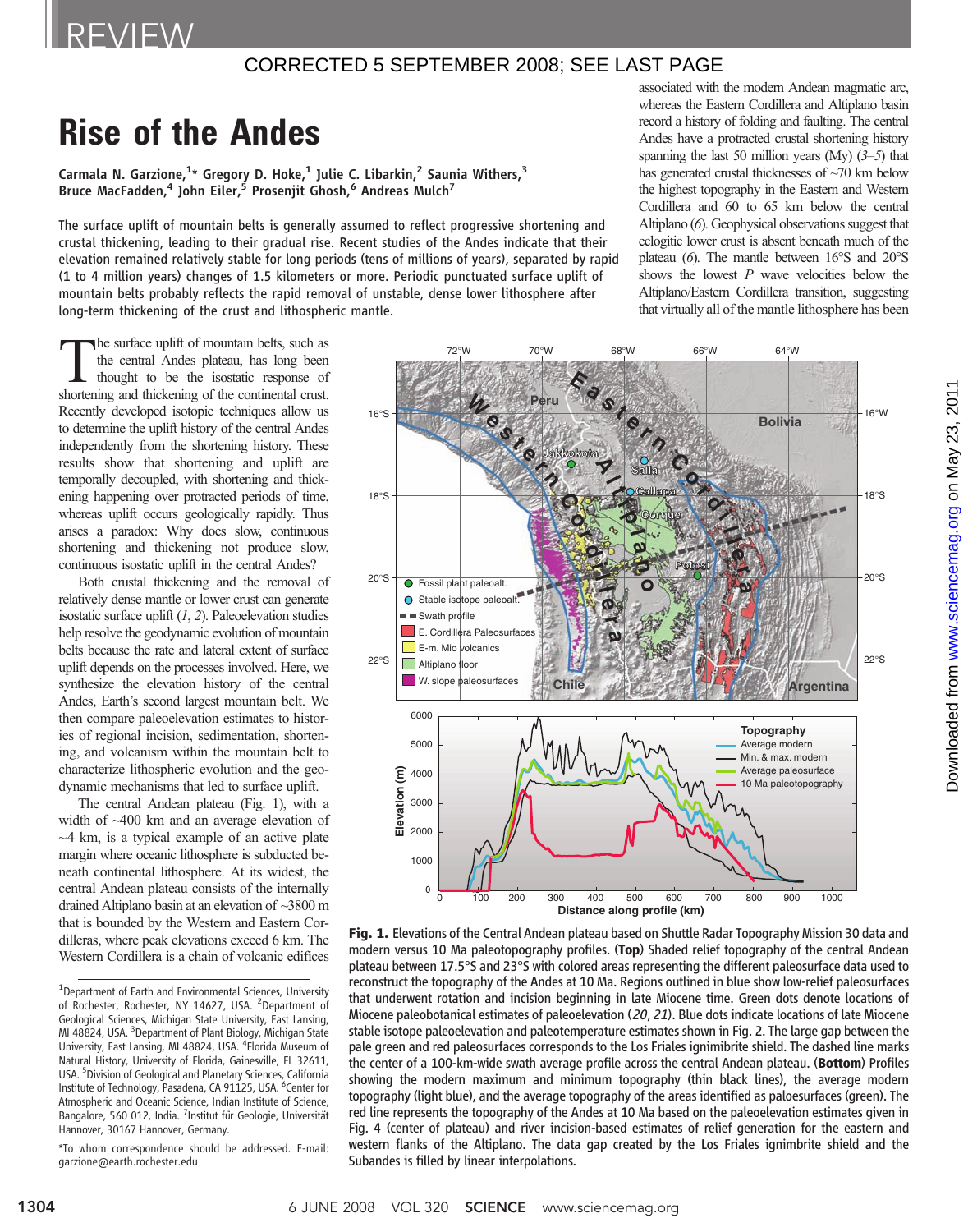removed  $(7-9)$ . In addition, high  ${}^{3}$ He ${}^{/4}$ He ratios in hydrothermal fluids and gases across much of the Altiplano and Eastern Cordillera indicate the degassing of mantle asthenosphere-derived magmas (10). Together, these observations support previous suggestions for the southern Altiplano and Puna (11, 12) that both mantle lithosphere and eclogitic lower crust were removed below much of the Altiplano and the western part of the Eastern Cordillera (6). Removal of lower lithosphere might occur rapidly by delamination or convective removal  $(1, 13)$  or gradually by ablative subduction of foreland cratonic lithosphere (14, 15). Either case results in an influx of lighter asthenosphere, generating surface uplift of several kilometers. However, rapid removal of lower lithosphere would result in surface uplift in as little as several million years, whereas gradual removal by ablative subduction would generate surface uplift over tens of millions of years, coincident with crustal shortening.

## Climate Trends and Subsidence History

The Altiplano and Eastern Cordillera contain thick accumulations of Oligocene through late Miocene fluvial, floodplain, and lacustrine deposits (16). The oxygen ( $\delta^{18}$ O) and hydrogen (dD) isotopic composition of paleosol carbonates and authigenic clays from volcaniclastic units provide a record of meteoric water composition that is the basis for stable isotope paleoelevation estimates (Fig. 2). Stable carbon isotope ( $\delta^{13}$ C) values of paleosol carbonates provide a record of plant respiration rates that can be used as a proxy for aridity (i.e., lower plant respiration reflects a more arid climate). Depositional environments within a 3.6-km-thick succession preserved in the eastern limb of the Corque syncline include fluvial channel sandstones and floodplain mudstones in the lower 1.4 km and upper 700 m, as well as a widespread freshwater-to-playa lake system that can be traced more than 100 km along strike. Both sedimentology and carbon isotopes in this section suggest that the central Altiplano became more arid between  $~10$  and 6 million years ago (Ma) (17). Fluvial channel deposits decreased in thickness and lateral extent up-section, further suggesting a decrease in discharge. Over the same time interval,  $\delta^{13}$ C values of pedogenic carbonates increased by ~3 per mil (‰), suggesting a decrease in plant-respired  $CO<sub>2</sub>$  (17). Despite evidence for increasing aridity, the  $\delta^{18}O$  values of palustrine and paleosol carbonates ( $\delta^{18}O_c$ ) decrease by ~3 ‰ (Fig. 2), a change opposite of the expected trend for higher rates of surface-water evaporation. More positive  $\delta^{18}O$  values observed in the older part of the record are synchronous with observations of wetter conditions, suggesting that evaporative enrichment of  $^{18}O$  is an unlikely cause for the trend to more negative  $\delta^{18}$ O values over time.

Sedimentation rates in the Altiplano reflect rates of subsidence relative to the surrounding topography. Sedimentation rates in the central Altiplano and Puna dramatically decreased after 10 Ma (18) (Fig. 3). Between 13 and 9 Ma,



**Fig. 2.** Stable isotope paleoelevation proxies over time.<br> $\delta^{18}$ O and  $\delta$ D values are from authigenic (paleosol and palustrine) carbonates and shallow groundwater cements.  $\delta$ D values are from authigenic clays in volcanic ash deposits. Paleotemperature estimates are derived from  $\Delta_{47}$ measurements on pedogenic carbonates (22) (blue) and fossil-leaf physiognomy (20, 21) (green). Horizontal error bars reflect the  $1\sigma$  variation on a group of pedogenic nodules. Vertical bars represent the age range (including uncertainty) of the sample group. VSMOW, Vienna standard mean ocean water; VPDB, Vienna Pee Dee belemnite.

sedimentation rates were extremely high, averaging 880 m/My (Fig. 3). During this time period, widespread lacustrine deposition suggests underfilled basin conditions. By 8.6 Ma, fluvial deposition resumed and subsidence decreased dramatically, averaging 0.12 mm/year.

#### Paleoelevation Constraints

Shallow marine deposits of the El Molino Formation require that the Altiplano lay at sea level at the end of Cretaceous time (19). Paleotemperature estimates derived from fossil-leaf physiognomy in the northern Altiplano and Eastern Cordillera (Fig. 1) suggest that paleoelevations were <1.3 km at ~15 to 20 Ma (20) and <2 km by ~10 Ma (21). Both the oxygen isotopic composition of rainfall and surface temperatures vary as a function of elevation. Stable oxygen isotope values of pedogenic carbonate and carbonate cement should reflect the composition of soil water and shallow groundwater, which is a reflection of rainfall composition and near surface temperature. The abundance of  $13C-18$ O bonds relative to a random distribution of carbon and oxygen isotopes in carbonate (measured by the  $\Delta_{47}$  value of CO<sub>2</sub> extracted from carbonates) should record the soil carbonate precipitation temperature (22). Carbonate  $\delta^{18}O$  values and  $\Delta_{47}$  temperature estimates decrease with time (17, 22, 23), suggesting that elevations increased by  $2.5 \pm 1$  km during late Miocene time, consistent with low elevation estimates from fossil leaves.

We supplement these elevation records with  $\delta$ D data from authigenic clays in late Miocene ash deposits in the Callapa section and  $\delta^{18}$ O data from late Oligocene to early Miocene pedogenic carbonates from the Salla and Huayllapucara/Totora Formations (16) (Figs. 1 and 2 and tables S4 and S6). One challenge in interpreting stable isotope records of elevation is that they can be biased toward lower elevation estimates (i.e., more positive values) by increased surface-water evaporation associated with climate change. δD data of authigenic clay minerals in combination with the oxygen isotope carbonate record  $(\delta^{18}O_c)$  provide a qualitative assessment of this bias because of the retention and fractionation behavior of hydrogen and oxygen in soil and lake water during evaporation  $(24)$ .  $\delta$ D values of smectite from volcanic ashes of the Callapa Formation parallel  $\delta^{18}O_c$  values (Fig. 2) and decrease by about 10 to 20 ‰ during the late Miocene. Despite increasingly arid climate, the combined  $\delta^{18}O_c$  and  $\delta D$  data show trends toward more negative isotopic compositions of meteoric water, supporting the inference that the decrease in  $\delta^{18}O_c$ reflects a change in surface elevation of the Bolivian Altiplano.

Before the late Miocene,  $\delta^{18}O_c$  values and paleotemperature estimates suggest a long history of fairly stable surface temperatures and isotopic compositions of surface waters (Fig. 2), perhaps reflecting

minimal surface elevation change between ~25 and 10 Ma. Using the paleotemperature estimates from an early middle Miocene fossil-leaf assemblage (21), we converted the  $\delta^{18}O_c$  values of late Oligocene to early Miocene soil carbonates to surface-water values ( $\delta^{18}O_{\rm w}$ ) (25). For the modern isotopic lapse rate of  $h = 472.5\delta^{18}O_{\text{rainfall}} - 2645$ [where  $h =$  elevation in meters (17)], paleoelevation is  $\leq 2.3 \pm 1$  km (26) between 10 and 25 Ma, broadly consistent with fossil-leaf estimates (20) (Fig. 4). Before 25 Ma, the only paleoelevation estimates come from paleosol carbonates of the Salla Formation. Both high  $\delta^{18}O_c$  values and high paleotemperature estimates, based on  $\Delta_{47}$  values (table S5), suggest elevations close to sea level. [Assuming modern temperature and  $\delta^{18}$ O lapse rates, reconstructed  $\delta^{18}$ O<sub>w</sub> are similar to modern values in the Amazon foreland, and temperatures are slightly warmer than those in the foreland (Fig. 4).] The relatively positive late Oligocene to early Miocene  $\delta^{18}O_c$  values cannot be explained by diagenesis of carbonate because both higher temperatures and/or diagenesis in the presence of later fluids should produce more negative  $\delta^{18}O_c$  values (27), which are not observed. In addition,  $\Delta_{47}$  values suggest reasonable temperatures for surface environments, as opposed to the higher temperatures that might result from burial diagenesis.

The  $\delta^{18}O_c$ ,  $\Delta_{47}$ , and  $\delta D$  compilation (Figs. 2) and 4) suggests that there was at least one discrete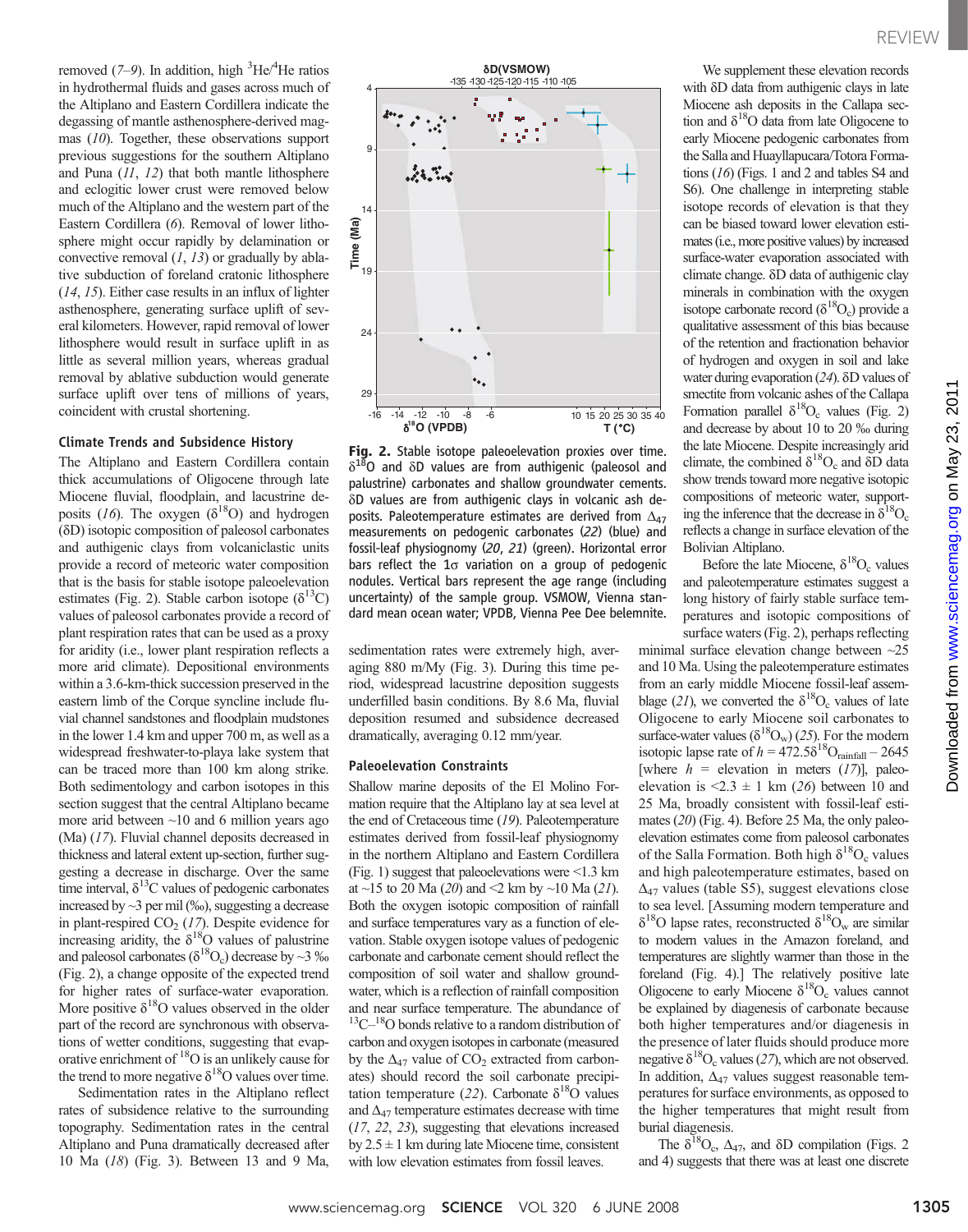pulse of rapid surface uplift of ~1.5 to 3.5 km  $(2.5 \pm 1 \text{ km})$  between ~10 and 6 Ma and perhaps an earlier phase of surface uplift at ~25 Ma. However, limited data between 30 and 20 Ma preclude an understanding of the nature and extent of the older event. In the following discussion, we review geologic histories of the magmatism, shortening, and incision within the central Andean plateau that, when viewed with sedimentation rates and surface uplift history, shed light on the regional geodynamic processes that induced late Miocene surface uplift.

## Magmatism and Distribution of Shortening

Widespread felsic magmatism in the Andean plateau began between 18°S and 24°S at ~25 Ma (28) and has been attributed to steepening of the subducting Nazca slab (29). Despite its wide extent, the volume of pre-late Miocene magmatism was small. Most activity (>85%) between 19°S and 23.5°S occurred between ~8.5 and 4 Ma (30, 31). Mafic lavas erupted throughout the northern and central Altiplano beginning at  $\sim$ 7.5 to 5.5 Ma (32, 33) and at ~7 to 3 Ma in the southern Altiplano and Puna (13, 34) (Fig. 5D). One group of lavas that erupted between 25°S and 26.5°S shows trace element and radiogenic isotopic compositions characteristic of an asthenospheric source, inferred to reflect the removal of eclogitic lower crust and mantle lithosphere beneath the southern Altiplano and Puna plateaus (34).

From 30 to 10 Ma, the Andean plateau experienced east-to-west shortening by  $~6$  to 12 mm/year across the plateau  $(3, 5)$ . From 10

to 7 Ma, while elevation increased, shortening ceased and deformation propagated eastward into the Subandean zone (4, 35) (Fig. 5C). This shift in the locus of shortening is consistent with surface uplift, which should decrease the horizontal deviatoric compressive stress under the plateau while applying greater force per unit length to the surrounding lowland.

#### Geomorphology

Changes in the relief structure of the Plateau also imply that surface uplift occurred since ~10 Ma (36–38). Paleosurfaces on both the eastern slope of the Eastern Cordillera (36, 37) and the western slope of the Western Cordillera (38–43) reflect remnants of low-relief drainage systems that were



Fig. 3. Sediment thickness (nondecompacted) versus time for deposition in eastern limb of the Corque syncline. Stratigraphic thickness versus age in rocks older than 10.35 My come from (57). Constraints on geologic time are indicated by different symbols: red squares are dates from (58), the purple square is the new tuff age reported here (16), and blue diamonds are revised magnetostratigraphy (16). The blue line reflects the rate of sediment accumulation and changes in depositional environment are labeled accordingly. Note the marked decrease in accumulation rates after 9 Ma associated with a change from lacustrine to fluvial deposition.





active between  $\sim$ 7 and 12 Ma in the Eastern Cordillera (36, 37) and until  $\sim$ 10 Ma on the western slope (44). Widespread incision of the paleosurfaces in the Eastern Cordillera began by  $~6.5$  Ma (37) and in the Western slope began between  $\sim$ 9 and 5.5 Ma (40, 42, 43). Cooling ages of minerals in the Eastern Cordillera also imply that rapid incision began between ~15 and 6 Ma in the absence of substantial shortening (45, 46). Reconstructions of the relief in these incised valleys suggest  $\sim$ 2 km of surface uplift of the Eastern Cordillera (47) and  $\sim$ 1 to 2.5 km of surface uplift of the Western Cordillera (40–42). The western slope of the Andes (north of ~30°S) has had an arid-tohyperarid climate since at least 15 Ma (48–50), indicative of atmospheric circulation patterns similar

to the modern pattern, in which rainfall is derived predominantly from the east. Despite dramatically different climates between west and east, the similar timing of incision on the western and eastern slopes supports the notion that incision was induced by surface uplift and rotation of the slopes.

The widespread extent of incision implies that the entire width of the mountain belt—over at least 5° latitude—rose (Fig. 1A) (51). The regional late Miocene paleotopography can be reconstructed using surface uplift estimates in Fig. 4 (for the Altiplano) and the magnitude of relief generated during incision of the Eastern and Western cordilleras (40, 47) (Fig. 1B). There is a large difference in cross-sectional area between the average modern elevation of the paleosurface and the 10-Ma reconstructed topography. For crustal thickening to account for this difference would require shortening rates in excess of 40 mm/year over the 1 to 3 My during which surface uplift occurred. This is four times greater than the observed rates in the Andean plateau over the past 40 My, which seems implausible. Flow of middle-lower crust from the Eastern and Western cordilleras to the Altiplano  $(52)$ fails to explain the simultaneous rise of the cordilleras, which should subside or remain the same elevation as lower crustal material flows laterally.We conclude that the rapid rate, magnitude, and regional extent of surface uplift, in addition to crustal thickening, also require a mantle contribution, most likely the isostatic response to removal of eclogite and mantle lithosphere.

Climatic responses to Andean surface uplift may extend beyond South America. For example, the presence of the Andes deflects the Intertropical Convergence Zone to north of the equator in the Pacific, which influences the strength and distribution of monsoonal climates with Pacific teleconnections (53). It is therefore possible that punctuated Andean surface uplift contributed to the reorganization of south Asian climate observed in the late Miocene.

## Geodynamic Implications

Crustal thicknesses of 60 to 70 km in the central Andes are the result of protracted shortening and thickening over the past 50 My. Despite extensive crustal thickening, regional reconstruction of paleotopography suggests paleoelevations of  $<$  2 km in the Altiplano and 2.5 to 3.5 km in the Eastern and Western cordilleras until ~10 Ma (51). These anomalously low paleoelevations probably reflect the presence of dense eclogitic lower crust, which held the surface down. An analogous region today might be the western Sierras Pampeanas in Argentina, with 60-kmthick crust but average elevations of  $\sim$ 1 km (54).

Geologic observations suggest that the internal structure of the Andean lithosphere changed between  $\sim$ 10 and 6 Ma. During this time, the entire width of the plateau experienced surface uplift, deep incision of low-relief paleosurfaces initiated on the eastern and western slopes of the Andes, sedimentation rates within the Altiplano basin decreased dramatically while the basin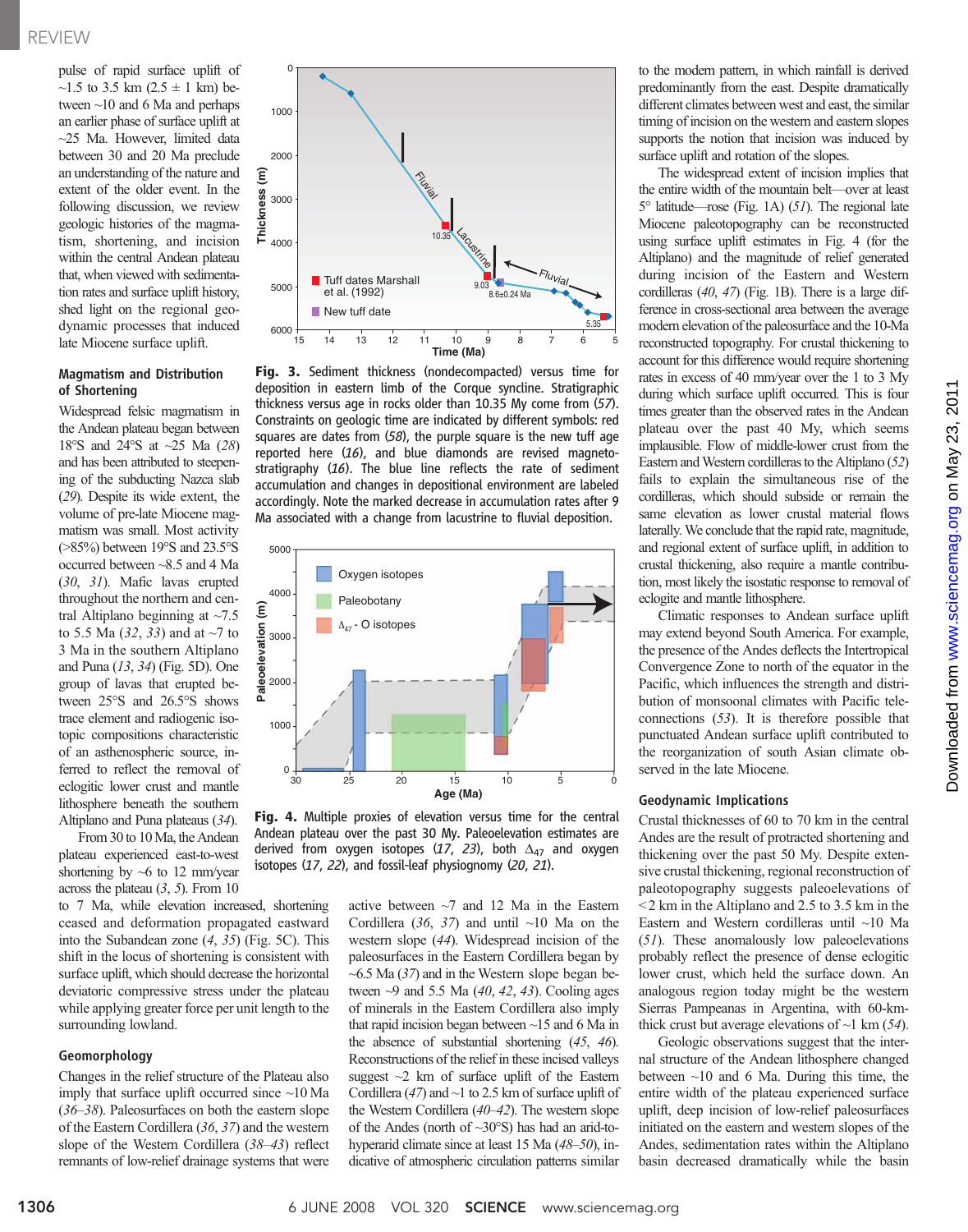

**Fig. 5.** Synthesis of geologic events that occurred in the central Andean plateau between  $\sim$ 17°S and 26° S latitude during the middle to late Miocene. (A) Elevation history based on the various proxies in Fig. 4. (B) Subsidence rate for the sediments exposed in the Corque syncline (Fig. 3). (C) Cumulative shortening rates for the Andean plateau (5) and Subandean range (4). (D) Volcanic activity (12, 31). (E) Incision and exhumation of the eastern (36, 37, 45, 46) and western flanks (40, 42, 43) of the central Andean plateau.

transitioned from underfilled lacustrine environments to filled fluvial/floodplain environments, shortening ceased in the plateau and propagated into the foreland, and widespread and voluminous ignimbrite eruption began, followed closely in time by mafic volcanism (Fig. 5). Together, these observations are best explained by the removal of dense eclogite and mantle lithosphere, triggering regional surface uplift of ~1.5 to 2.5 km. The amount of surface uplift requires the removal of eclogite and mantle lithosphere of  $\sim 80$ to 140 km thick, an amount that fits within the geometry of the subduction zone (51). Removal by drips of downward-flowing lower lithosphere can explain the sedimentation history in the Altiplano in that the region above the drip should experience rapid subsidence during drip formation (55), accompanied by rapid rates of sedimentation and underfilled basin conditions. Both rapid sedimentation and underfilled lacustrine conditions are observed in the Altiplano between ~13 and 9 Ma, just before the late Miocene surface uplift (Figs. 3 and 5, A and B). We suggest that the morphology of broad, flat, high-elevation, orogenic plateaus is the product of phases of both crustal and mantle lithosphere thickening punctuated by discrete intervals of surface uplift associated with the convective removal of dense lower crust and mantle lithosphere. Between  $\sim$  40 and 10 Ma, crustal shortening, lower crustal flow, and erosion/sedimentation redistributed crustal lithosphere while eclogitic lower crust and mantle lithosphere accumulated at depth. This long-term history created the conditions that resulted in lower lithosphere removal between ~10 and 6 Ma. After 6 Ma, continued lower crustal flow and erosion and sedimentation redistributed mass within the crust to enhance the low-relief landscape observed in the plateau today.

#### References and Notes

- 1. P. Bird, J. Geophys. Res. 83, 4975 (1978).
- 2. P. A. England, G. A. Houseman, J. Geophys. Res. 94, 17561 (1989).
- 3. N. McQuarrie, B. K. Horton, G. Zandt, S. Beck, P. G. DeCelles, Tectonophysics 399, 15 (2005).
- 4. L. Echavarria, R. Hernandez, R. Allmendinger, J. Reynolds, Am. Assoc. Pet. Geol. Bull. 87, 965 (2003).
- 5. K. Elger, O. Oncken, J. Glodny, Tectonics 24, TC4020 (2005).
- 6. S. L. Beck, G. Zandt, J. Geophys. Res. 107, 2230 (2002).
- 7. P. Wigger et al., in Tectonics of the Southern Central Andes: Structure and Evolution of an Active Continental Margin, K. J. Reutter, E. Scheuber, P. J. Wigger, Eds. (Springer, Berlin, 1994), pp. 23–48.
- 8. C. Dorbath, M. Granet, Tectonophysics 259, 117 (1996).
- 9. S. C. Myers, S. Beck, G. Zandt, T. Wallace, J. Geophys. Res. 103, 21233 (1998).
- 10. L. Hoke, D. R. Hilton, S. H. Lamb, K. Hammerschmidt, H. Friedrichsen, Earth Planet. Sci. Lett. 128, 341 (1994).
- 11. R. W. Kay, S. M. Kay, Tectonophysics 219, 177 (1993).
- 12. S. M. Kay, C. Mpodozis, B. Coira, in Geology and Ore Deposits of the Central Andes, B. J. Skinner, Ed. (Society of Economic Geologists, Littleton, CO, 1999), vol. 7, pp. 27–59.
- 13. G. A. Houseman, D. P. McKenzie, P. Molnar, J. Geophys. Res. 86, 6115 (1981).
- 14. W. C. Tao, R. J. O'Connell, J. Geophys. Res. 97, 8877 (1992).
- 15. D. C. Pope, S. D. Willett, Geology 26, 511 (1998).
- 16. Supporting online material is available on Science Online.
- 17. J. Quade, C. Garzione, J. Eiler, Rev. Mineral. Geochem. 66, 53 (2007).
- R. W. Allmendinger, T. E. Jordan, S. M. Kay, B. L. Isacks, Annu. Rev. Earth Planet. Sci. 25, 139 (1997).
- 19. T. Sempere et al., Geol. Soc. Am. Bull. 109, 709 (1997).
- 20. K. M. Gregory-Wodzicki, Geol. Soc. Am. Bull. 112, 1091 (2000).
- 21. K. M. Gregory-Wodzicki, K. Velasquez, W. C. MacIntosh, J. South Am. Earth Sci. 11, 533 (1998).
- 22. P. Ghosh, C. N. Garzione, J. M. Eiler, Science 311, 511 (2006).
- 23. C. N. Garzione, P. Molnar, J. C. Libarkin, B. J. MacFadden, Earth Planet. Sci. Lett. 241, 543 (2006).
- 24. A. Mulch, C. P. Chamberlain, Rev. Min. Geochem. 66, 89 (2007).
- 25. S.-T. Kim, J. R. O'Neil, Geochim. Cosmochim. Acta 61, 3461 (1997).
- 26. Uncertainties are estimated as in (56) by assuming that the modern climate captures the characteristics of the rainout process in the past. Using a bootstrap simulation approach, errors are propagated by incorporating the scatter in empirical data that constrain the  $\delta^{18}O_{w}$ -versus-altitude gradient, uncertainty of ±5°C on the temperature of carbonate

precipitation, and scatter in the temperature-dependent <sup>18</sup>O fractionation between water and calcite. This vields  $1\sigma$  errors of  $\pm 500$  m at elevations  $>4$  km, increasing to ±1000 m at elevations of <1 km. Assuming a Rayleigh distillation process for fractionation during condensation from a vapor mass, higher-than-modern global temperature in the late Oligocene to late Miocene would lower the  $\delta^{18}O_{\rm w}$ -versus-altitude gradient, which would cause an underestimation of paleoelevation for distillation from a vapor mass with a similar to modern starting composition (56).

- 27. C. N. Garzione, D. L. Dettman, B. K. Horton, Palaeogeogr. Palaeoclimatol. Palaeoecol. 212, 119 (2004).
- 28. B. L. Isacks, J. Geophys. Res. 93, 3211 (1988).
- 29. D. E. James, I. S. Sacks, B. J. Skinner, in Geology and Ore Deposits of the Central Andes, B. J. Skinner, Ed. (Society of Economic Geologists, Littleton, CO, 1999), vol. 7, pp. 1–25.
- 30. M. C. W. Baker, P. W. Francis, Earth Planet. Sci. Lett. 41, 175 (1978).
- 31. S. L. de Silva, W. D. Gosnold, J. Volcanol. Geotherm. Res. 167, 320 (2007).
- 32. S. Lamb, L. Hoke, Tectonics 16, 623 (1997).
- 33. G. Carlier et al., Geology 33, 601 (2005). 34. S. M. Kay, B. Coira, J. Viramonte, J. Geophys. Res. 99,
- 24323 (1994).
- 35. I. Moretti, P. Baby, M. E. D. Zubieta, Petrol. Geosci. 2, 17 (1996).
- 36. T. L. Gubbels, B. L. Isacks, E. Farrar, Geology 21, 695 (1993). 37. L. Kennan, S. H. Lamb, L. Hoke, in Palaeosurfaces; Recognition, Reconstruction and Palaeoenvironmental
- Interpretation, M. Widdowson, Ed. (Geological Society of London, London, 1997), vol. 120, pp. 307–323. 38. M. Farías, R. Charrier, D. Comte, J. Martinod, G. Hérail,
- Tectonics 24, TC4001 (2005).
- 39. M. García, G. Hérail, Geomorphology 65, 279 (2005).
- 40. G. D. Hoke et al., Tectonics 26, TC5021 (2007).
- 41. F. Kober, F. Schlunegger, G. Zeilinger, H. Schneider, in Tectonics, Climate and Landscape Evolution, S. D. Willett, N. Hovius, M. T. Brandon, D. M. Fisher, Eds. (Geological Society of America, Denver, CO, 2006), pp. 75–86.
- 42. T. F. Schildgen, K. V. Hodges, K. Whipple, P. W. Reiners, M. S. Pringle, Geology 35, 523 (2007).
- 43. J.-C. Thouret et al., Earth Planet. Sci. Lett. 263, 151 (2007). 44. G. D. Hoke, B. L. Isacks, T. E. Jordan, J. S. Yu, Geology 32,
- 605 (2004).
- 45. J. B. Barnes, T. A. Ehlers, N. McQuarrie, P. B. O'Sullivan, J. D. Pelletier, Earth Planet. Sci. Lett. 248, 118 (2006).
- 46. R. J. Gillis, B. K. Horton, M. Grove, Tectonics 26, (2006); 10.1029/2005TC001887.
- 47. R. Barke, S. Lamb, Earth Planet. Sci. Lett. 249, 350 (2006).
- 48. J. Houston, A. J. Hartley, Int. J. Climatol. 23, 1453 (2003).
- 49. C. N. Alpers, G. H. Brimhall, Geol. Soc. Am. Bull. 100,
- 1640 (1988). 50. J. A. Rech, B. S. Currie, G. Michalski, A. M. Cowan, Geology 34, 761 (2006).
- 51. G. D. Hoke, C. N. Garzione, Earth Planet. Sci. Lett., published online 22 April 2008; 10.1016/j.epsl.2008.04.008.
- 52. L. Husson, T. Sempere, Geophys. Res. Lett. 30, 1243 (2003).
- 53. K. Takahashi, D. S. Battisti, J. Clim. 20, 3434 (2007).
- 54. H. Gilbert, S. Beck, G. Zandt, Geophys. J. Int. 165, 383 (2006).
- 55. G. A. Houseman, E. A. Neil, M. D. Kohler, J. Geophys. Res. 105, 16237 (2000).
- 56. D. B. Rowley, C. N. Garzione, Annu. Rev. Earth Planet. Sci. 35, 463 (2007).
- 57. P. Roperch, G. Herail, M. Forani, J. Geophys. Res. 104, 20415 (1999).
- 58. L. G. Marshall, C. C. Swisher III, A. Lavenu, R. Hoffstetter, G. H. Curtis, J. South Am. Earth Sci. 5, 1 (1992).
- 59. We thank D. Foster for <sup>40</sup>Ar/<sup>39</sup>Ar analyses and R. Allmedinger and P. Molnar for suggestions that improved the paper. This work was supported by NSF EAR grants 0230232 and 0635678 (to C.N.G.) and 0350396 (to J.C.L.).

#### Supporting Online Material

www.sciencemag.org/cgi/content/full/320/5881/1304/DC1 Materials and Methods

- SOM Text Figs. S1 to S4
- Tables S1 to S6
- References

27 September 2007; accepted 18 March 2008 10.1126/science.1148615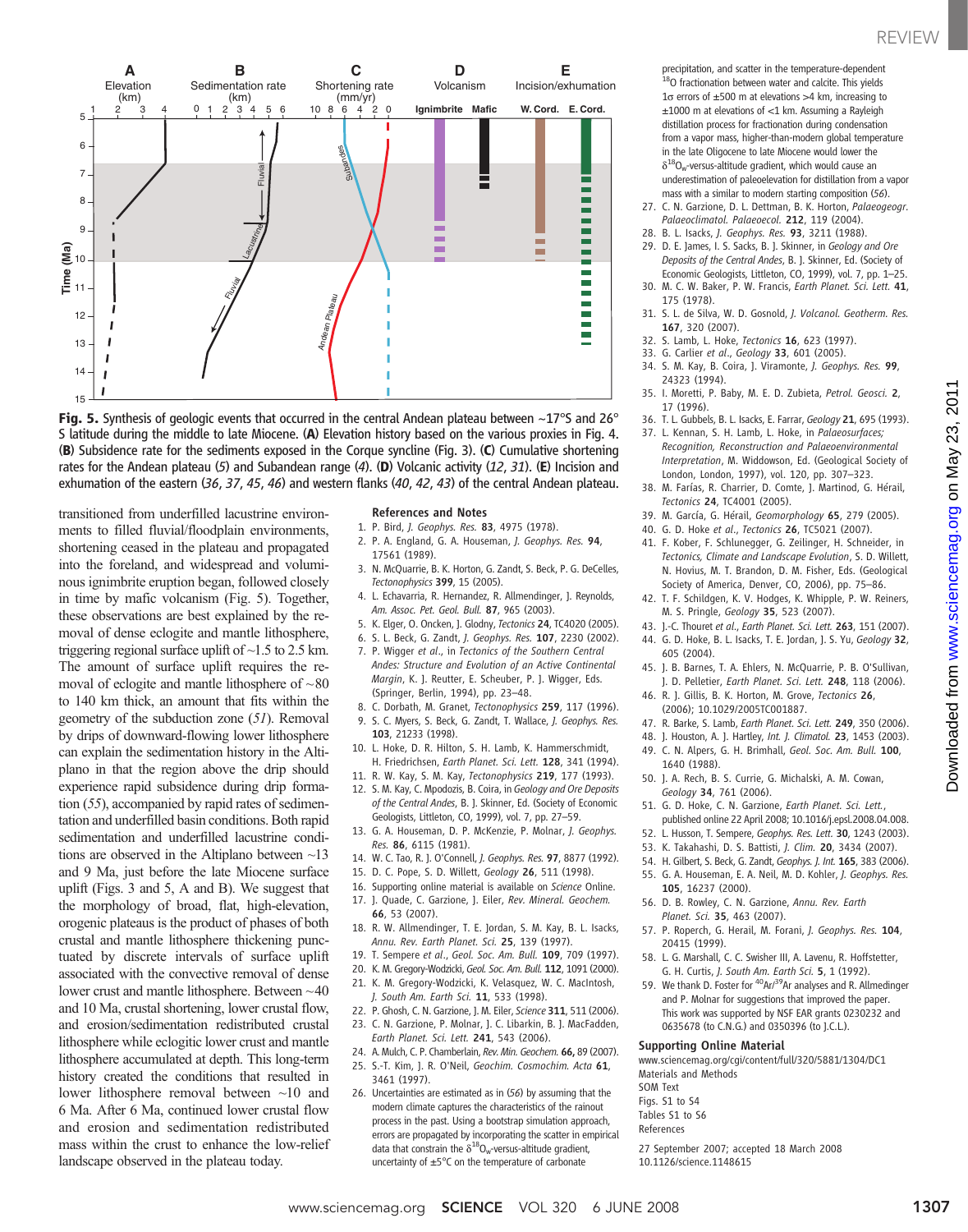# CORRECTIONS**& CLARIFICATIONS**

# **ERRATUM**

*Post date 5 September 2008*

Reviews: "Rise of the Andes" by C. N. Garzione *et al*. (6 June, p. 1304). A minus sign was missing from an equation in the third column on p. 1305. The correct equation should read " $h = -472.5\delta^{18}O_{\text{rainfall}} - 2645."$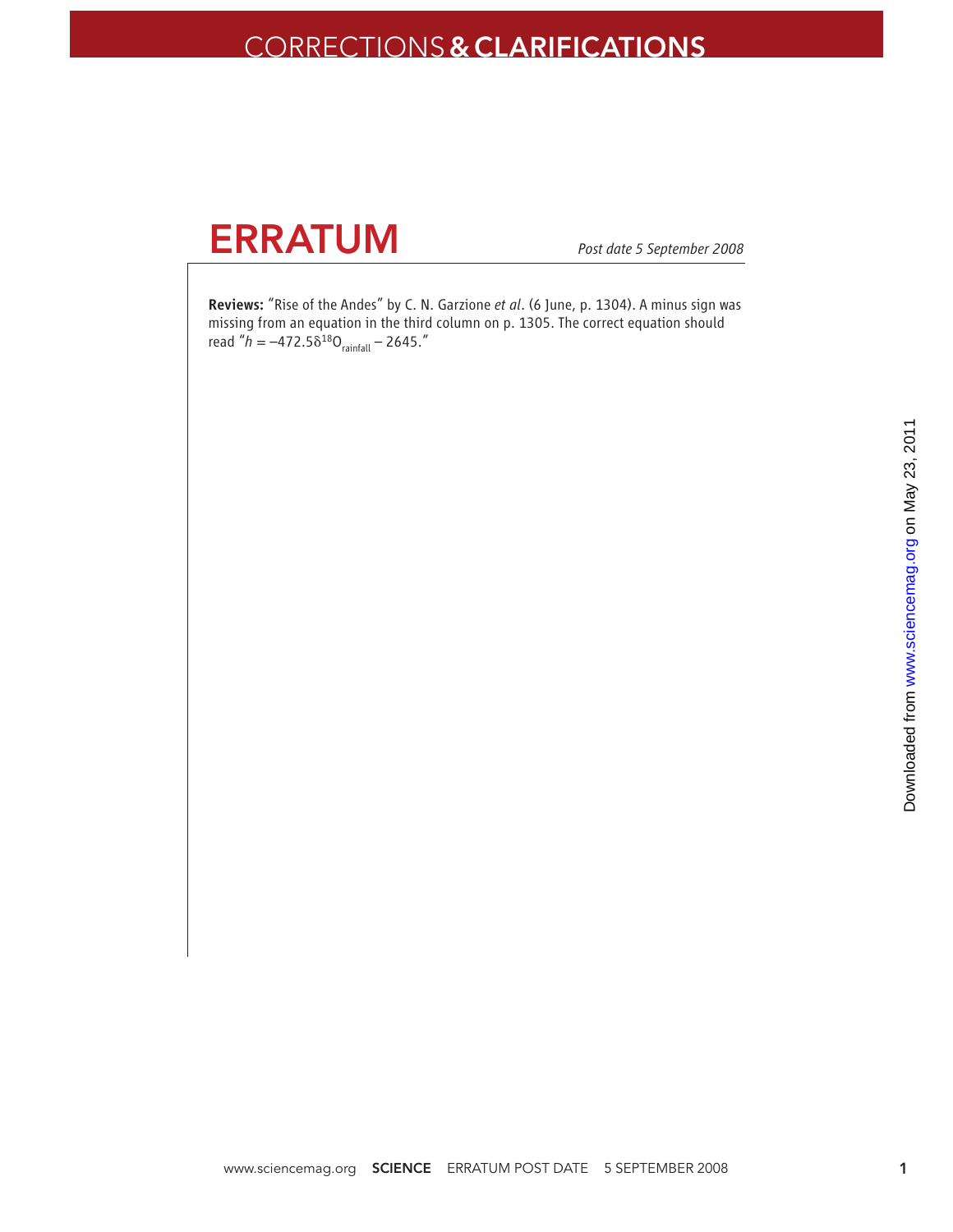# **COMMENTARY**

Smoke screens

1296

A laser comb for the universe





LETTERS I BOOKS I POLICY FORUM I EDUCATION FORUM I PERSPECTIVES 1301 1306

# LETTERS

edited by Jennifer Sills

# **Reading Between the Number Lines**

IN THEIR REPORT "LOG OR LINEAR? DISTINCT INTUITIONS OF THE number scale in Western and Amazonian indigene cultures" (30 May, p. 1217), S. Dehaene *et al*. investigate how Mundurucu Indians of the Amazon map numerosity judgments on a line segment. They conclude that the concept of a linear number line is a product of culture and formal education and that "the mapping of numbers onto space is a uni-

versal intuition and that this initial intuition of number is logarithmic." While I fully agree with the former statement—which I have defended elsewhere (*1*)—I disagree with the latter.

First, if the intuition of mapping numbers onto space is as fundamental as the authors claim, we should expect ubiquitous

Ancient math. By providing insight into the math used in ancient cultures, artifacts such as this 4000-year-old clay tablet can help to distinguish learned mathematical concepts from those that are intuitive.



manifestations of number lines—linear or logarithmic—in early arithmetic in Mesopotamia, Egypt, China, and Mesoamerica. But no such evidence exists. Indeed, 4000-year-old clay tablets show that Babylonians developed a sophisticated knowledge of arithmetical bases, fractions, and operations apparently without the slightest reference to number lines (see photograph) (*2*). The number line is a complex idea that appears to have been introduced as late as 1685 by John Wallis (3). Second, if humans' initial intuition of "number" is logarithmic, we wouldn't have had to wait until the 17th century to see the

> invention of logarithms through Napier's painstaking work. These late inventions are inconsistent with the authors'claim that "mathematical" objects may find their ultimate origin in basic intuitions internalized through millions of years of evolution. The Report seems to be less about mathematical concepts and more about the role a line segment can play in reporting a person's impressions of numerosity. RAFAEL E. NÚÑEZ

> Department of Cognitive Science, University of California, San Diego, La Jolla, CA 92093, USA.

#### References

- 1. G. Lakoff, R. Núñez, *Where Mathematics Comes From* (Basic Books, New York, 2000).
- 2. K. Menninger, *Number Words and Number Symbols* (MIT Press, Cambridge, MA, 1969).
- 3. J. Wallis, *Treatise on Algebra* (1685), chapter LXVI.

# **Response**

CREDIT: BILL CASSELMAN, YALE BABYLONIAN COLLECTION, IMAGES AVAILABLE AT WWW.MATH.UBC.CA/PEOPLE/FACULTY/CASS/EUCLID/YBC/YBC.HTML LE/FACULTY/CASS/EUCLID/YBC/YBC S **LIOC E BABYLONIAN** Ä **CASSELMAN** CREDIT

HTML

WE AGREE WITH NÚÑEZ THAT THE MUNDUrucu do not master the formal properties of number lines and logarithms, but as the term "intuition" implies, they spontaneously experience a logarithmic mapping of number to space as natural and "feeling right."

Contrary to Núñez's claims, mappings of numbers onto space are omnipresent in ancient mathematics. Systems of measurement in which numbers are applied in a systematic linear manner to measure lengths (as well as a variety of physical continua) date back at least to the third or fourth millennia BCE in Egypt, Mesopotamia, and the Indus Valley (*1*). Babylonians were engaged in the measurement of lengths, as illustrated, for example, by a clay tablet giving the length of the diagonal of the square up to the sixth deci-

mal (see photograph) (*2*); the realization that the diagonal and the side of the square were incommensurate led to a major and fruitful crisis in Pythagorician mathematics. We did not find a precise date for the introduction of formalized number lines, but writings from the 17th century indicate that mathematicians had conceptualized number lines by that time (*3*). Wallis's *Treatise on Algebra*, cited by Núñez, was written years after the introduction of coordinate systems in 1637 by Descartes and Fermat. Wallis only uses a number line metaphor to set the ground for the notion of negative numbers, en route to introducing complex numbers.

The logarithmic scale for mapping numbers onto space is highly resistant to change, as we observed the production of logarithmic scales even among educated Mundurucus,

who were proficient in Portuguese. U.S. children of European ancestry show a similar behavior, both with the present task (*4*) and in a slightly different version in which they were instructed to divide a rectangle in a given number of parts, which should have favored a linear scale (*5*). This resistance could explain the late introduction of formal linear number lines in mathematics, despite a solid intuition for number-space mapping. In the absence of a formalized concept of logarithms, a logarithmically compressed scale presents limited computational utility, in contrast to a linear scale, which embodies properties of addition and subtraction and can be used as a ruler. Initially, only linearly scaled number lines were pursued by mathematicians, yet introducing these linear scales required overcoming the robust logarithmically shaped intuition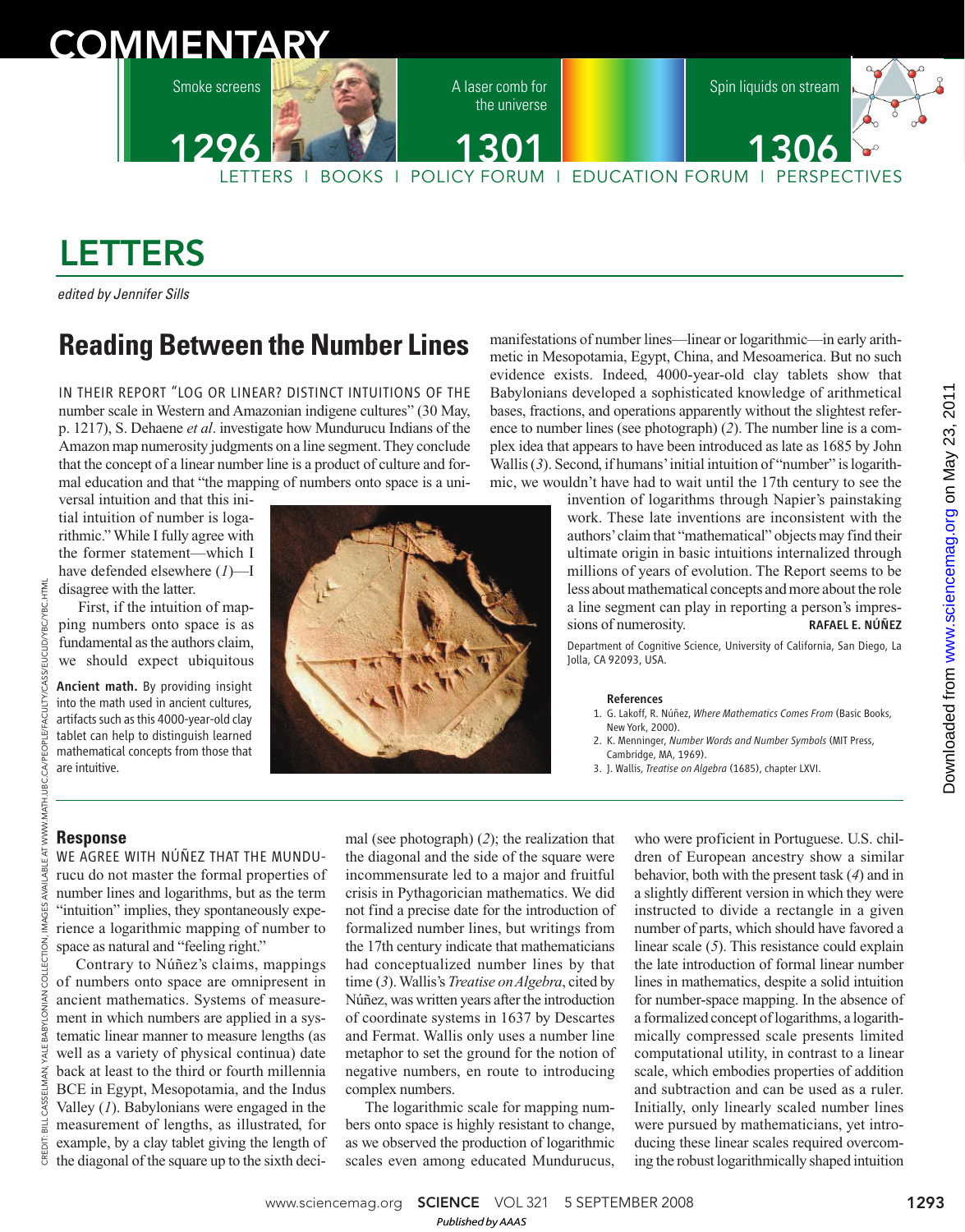that numbers should be mapped onto space based on their ratio similarity. Today, the universal use of logarithmic axes, even in newspaper graphs, and the extraordinary spread of slide rules before the advent of calculators testify to the status of the logarithm as both an abstract mathematical concept and an intuitive mental tool. **VÉRONIQUE IZARD**,  $1,2,3,4$ 

STANISLAS DEHAENE, 1,2,3,5 PIERRE PICA.<sup>6</sup> ELIZABETH SPELKE<sup>4</sup>

1 INSERM, Cognitive Neuro-imaging Unit, IFR 49, Gif-sur-Yvette, France. 2CEA, NeuroSpin center, IFR 49, Gif-sur-Yvette, France. 3Universite Paris-Sud, IFR 49, F-91191 Gifsur-Yvette, France. <sup>4</sup>Department of Psychology, Harvard University, Cambridge, MA 02138, USA. <sup>5</sup>Collège de France, Paris, France. <sup>6</sup>Unité Mixte de Recherche 7023, Formal Structure of Language, CNRS and Paris VIII University, Paris, France.

#### References and Notes

- 1. H. A. Klein, *The World of Measurements: Masterpieces, Mysteries and Muddles of Metrology* (Simon & Schuster, New York, 1974).
- 2. Images of a clay tablet from the Yale Babylonian collection (www.math.ubc.ca/people/faculty/cass/Euclid/ybc/ ybc.html).
- 3. R. Descartes, *La Géométrie*, D. E. Smith and M. L. Lantham, Transl., Eds. (Dover, New York, 1954).
- 4. R. S. Siegler, J. E. Opfer, *Psych. Sci.* 14, 237 (2003).
- 5. P. Gréco, A. Morf, *Structures Numériques Elémentaires: Etudes d'Epistémologie Génétique* (Presses Universitaires de France, Paris, 1962), vol. 13.

# **The Risks of Pigging Out on Antibiotics**

THE NEWS STORY "THE BACTERIA FIGHT BACK" by G. Taubes (Special Section on Drug Resistance, 18 July, p. 356) highlights the growing health threat from antibiotic-resistant bacteria, especially methicillin-resistant *Staphylococcus aureus* (MRSA), and the need to rein in medical uses of antibiotics to curb resistance.

But reining in health care uses alone is insufficient to address the resistance epidemic. As recommended by the Institute of Medicine (*1*), World Health Organization (*2*), American Academy of Pediatrics (*3*), and other health organizations, routine and widespread use of medically important antibiotics in animal agriculture also must be ended to effectively address resistance. Recent evidence showing that some human MRSA infections are associated with animal agriculture underscores this point.

In Europe, MRSA has been shown to be transmitted from pigs to farmers and their families, veterinarians, and hospital staff (*4*, *5*). One MRSA strain, once found only in pigs, is associated with serious human illness, including skin, wound, lung, and heart infections (*6*, *7*). This new pig strain is linked to more than 20% of human MRSA infections in the Netherlands (*8*).

Researchers have only begun to examine

MRSA from North American livestock. Both Canadian pig farmers and swine are commonly colonized by MRSA (*9*). A recent study found that 70% of the tested pigs in Iowa and Illinois carried MRSA (*10*).

Extensive use of antibiotics in livestock operations can select for resistant bacteria such as MRSA, just as in health care settings. By one estimate, more than 70% of all antibiotics and related drugs used in the United States are used as feed additives for livestock (*11*). Dutch pig farms that routinely use antibiotics are more likely to have MRSA than farms with limited antibiotic use (*12*).

According to the World Health Organization, "Our grandparents lived during an age without antibiotics. So could many of our grandchildren" (*13*). Overuse of antibiotics in agriculture as well as in human medicine could result in this frightening outcome.

## REBECCA GOLDBURG,<sup>1</sup> \* STEVEN ROACH,<sup>2</sup> DAVID WALLINGA,<sup>3</sup> MARGARET MELLON<sup>4</sup>

<sup>1</sup>Environmental Defense Fund, New York, NY 10010, USA. 2 Food Animals Concerns Trust, Chicago, IL 60614, USA. <sup>3</sup>Institute for Agriculture and Trade Policy, Minneapolis, MN 55404, USA. <sup>4</sup>Union of Concerned Scientists, Washington, DC 20006, USA.

\*To whom correspondence should be addressed. E-mail: bgoldburg@edf.org

#### References

- 1. M. S. Smolinski, M. A. Hamburg, J. Lederberg, Eds., *Microbial Threats to Health: Emergence, Detection, and Response* (National Academy of Sciences, Washington, DC, 2003).
- 2. World Health Organization, *WHO Global Principles for the Containment of Antimicrobial Resistance in Animals Intended for Food* (WHO Publication WHO/CDS/ CSR/APH/2000.4, 2000); http://whqlibdoc.who.int/hq/ 2000/who\_cds\_csr\_aph\_2000.4.pdf.
- 3. K. M. Shea, *Pediatrics* 114, 862 (2004).
- 4. X. W. Huijsdens *et al*., *Ann. Clin. Microbiol. Antimicrob*. 5, 26 (2006).
- 5. A. Voss, F. Loeffen, J. Bakker, L. Klaasen, M. Wulf, *Emerging Infect. Dis*. 11, 1965 (2005).
- 6. M. B. Ekkelenkamp, M. Sekkat, N. Carpaij, A. Troelstra, M. J. Bonten, *Ned. Tijdschr. Geneeskd*. 150, 2442 (2006).
- 7. W. Witte, B. Strommenger, C. Stanek, C. Cuny, *Emerging Infect. Dis*. 13, 255 (2007).
- 8. I. van Loo *et al*., *Emerging Infect. Dis*. 13, 1834 (2007). 9. T. Khanna, R. Friendship, C. Dewey, J. S. Weese, *Vet. Microbiol*. 128, 298 (2007).
- 10. T. C. Smith *et al*., paper presented at the 2008 International Conference on Emerging Infectious Diseases, Centers for Disease Control and Prevention,

# Letters to the Editor

Letters (~300 words) discuss material published in *Science* in the previous 3 months or issues of general interest. They can be submitted through the Web (www.submit2science.org) or by regular mail (1200 New York Ave., NW, Washington, DC 20005, USA). Letters are not acknowledged upon receipt, nor are authors generally consulted before publication. Whether published in full or in part, letters are subject to editing for clarity and space.

Council of State and Territorial Epidemiologists, Atlanta, GA, 16 to 19 March 2008.

- 11. M. Mellon, C. Benbrook, K. L. Benbrook, *Hogging It! Estimates of Antimicrobial Abuse in Livestock* (UCS Publishing, Cambridge, MA, 2001).
- 12. E. van Duijkeren *et al*., *Vet. Microbiol*. 126, 383 (2007).
- 13. World Health Organization, *World Health Organization Report on Infectious Diseases 2000: Overcoming Antimicrobial Resistance* (WHO Publication, 2000); www.who.int/infectious-disease-report/2000/index.html.

# **Battle of the Bugs**

IN THE NEWS STORY "THE BACTERIA FIGHT back" (Special Section on Drug Resistance, 18 July, p. 356), G. Taubes describes the ongoing war between bacteria and antibiotics, which the bacteria appear to be winning. Against this backdrop, scientists are struggling to uncover viable therapeutic alternatives to these erstwhile wonder drugs.

One such alternative, probiotic therapy, has become the focus of considerable research effort in recent times (*1*). Indeed, several clinical trials have attributed impressive healthpromoting effects to probiotics—so-called "good bugs"— including effective antagonistic activities against a variety of microbial pathogens by competitive exclusion and bacteriocin production (*2*).

Furthermore, a new generation of probiotics termed "designer probiotics" has been engineered to express proteins that mimic cell surface receptors, which adsorb toxins and specifically target enteric infections by blocking ligand-receptor interactions between pathogen and host cells (*3*). Blocking bacterial adherence reduces infection, while toxin neutralization ameliorates symptoms until the pathogen is eventually overcome by the immune system.

Indeed, McFarland (*4*), in her seminal review on the control of antibiotic-resistant *Clostridium difficile*, proposed that effective treatment must "reduce the burden of *C. difficile* and its toxins in the intestine, restore the normal colonic microflora and assist the host's immune system." Designer probiotics, satisfying all of these criteria, provide an ideal alternative for the treatment of not only *C. difficile* but also other multidrug-resistant pathogens.

Perhaps the only hope of winning the war against "bad bugs" will be achieved by recruiting "good bugs" as our allies.

#### ROY D. SLEATOR\* AND COLIN HILL

Alimentary Pharmabiotic Centre, University College Cork, College Road, Cork, Ireland.

\*To whom correspondence should be addressed. E-mail: r.sleator@ucc.ie

#### References

- 1. R. D. Sleator, C. Hill, *Lett. Appl. Microbiol*. 46, 143 (2008).
- 2. S. C. Corr *et al.*, *Proc. Natl. Acad. Sci. U.S.A*. 104, 7617 (2007).

1294 **1294** 5 SEPTEMBER 2008 VOL 321 **SCIENCE** www.sciencemag.org *Published byAAAS*